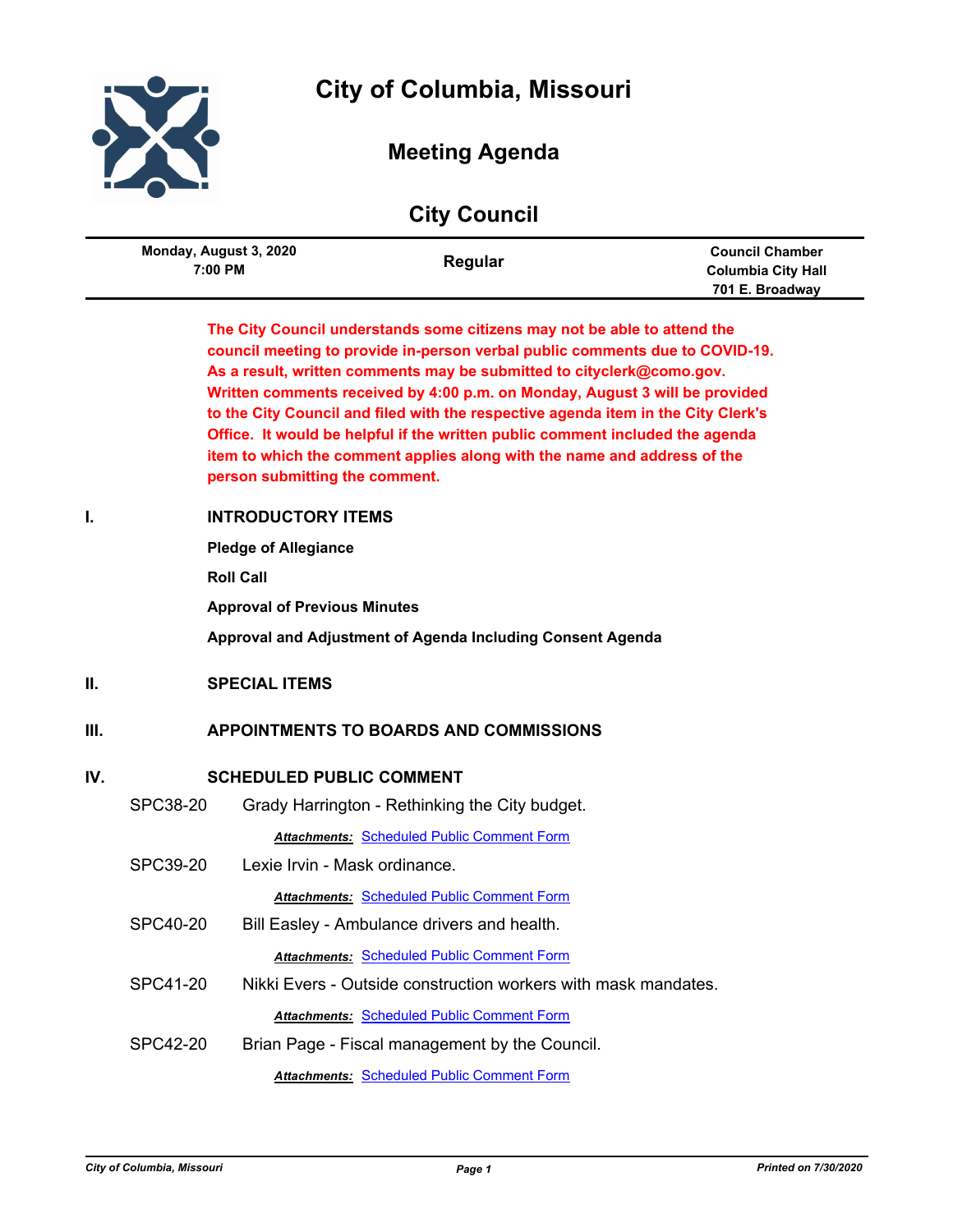SPC43-20 Kirubel Mesfin - Chokehold ban policy.

*Attachments:* [Scheduled Public Comment Form](http://gocolumbiamo.legistar.com/gateway.aspx?M=F&ID=b32ad8ba-92cf-4c4b-af12-cf0d5008260d.pdf)

### **V. PUBLIC HEARINGS**

PH26-20 Proposed construction of structural improvements to the Walnut Street bridge as part of the Hinkson Creek Trail improvement project, from Stephens Lake Park to Clark Lane.

# [See B180-20/Mayor Memo] *Recommended Action:*

**Attachments: [Council Memo](http://gocolumbiamo.legistar.com/gateway.aspx?M=F&ID=a12d419e-c0bd-40ef-8b33-a8751cdcbac6.docx)** 

[Plan - Walnut Street Bridge Trail Modifications](http://gocolumbiamo.legistar.com/gateway.aspx?M=F&ID=349e932e-d837-4b0c-83a6-ce3fc909f4b6.pdf) [Plan - Public Works Walnut Street Bridge Repair](http://gocolumbiamo.legistar.com/gateway.aspx?M=F&ID=06c0a50c-cfae-417d-9508-031b16d4c7ab.pdf) [Plan - Hinkson Creek Trail - Stephens to Clark Lane Revised](http://gocolumbiamo.legistar.com/gateway.aspx?M=F&ID=fb554072-ad3c-4dc7-8571-0c3fd33b45ca.pdf) [Public Comments](http://gocolumbiamo.legistar.com/gateway.aspx?M=F&ID=5c54b978-faf3-4340-94bb-c0b6f0bbbed9.pdf) [Correspondence from Boy Scouts of America](http://gocolumbiamo.legistar.com/gateway.aspx?M=F&ID=efaf0286-aaf1-4e19-859b-26709403a5cb.pdf)

B180-20 Authorizing construction of structural improvements to the Walnut Street bridge as part of the Hinkson Creek Trail improvement project, from Stephens Lake Park to Clark Lane; calling for bids through the Purchasing Division or authorizing a contract for the work using a term and supply contract.

# Recommended Action: [2nd Read & Vote/Mayor Memo]

#### **Attachments: [Council Memo](http://gocolumbiamo.legistar.com/gateway.aspx?M=F&ID=5feb8da8-c749-466c-a0ca-d281ba83708b.docx)**

[Plan - Walnut Street Bridge Trail Modifications](http://gocolumbiamo.legistar.com/gateway.aspx?M=F&ID=23d9a92a-0979-4344-88ca-200bb5b841be.pdf)

[Plan - Public Works Bridge Repairs](http://gocolumbiamo.legistar.com/gateway.aspx?M=F&ID=d74fdd7d-0582-4d85-a71e-2293e46d9e0a.pdf)

[Plan - Hinkson Creek Trail - Stephens to Clark Lane Revised](http://gocolumbiamo.legistar.com/gateway.aspx?M=F&ID=75164c94-84ca-4d8f-af07-1cb6cbe0dedb.pdf)

[Public Comments](http://gocolumbiamo.legistar.com/gateway.aspx?M=F&ID=7de2d418-18c6-4cf3-b67b-fd0e198a641b.pdf)

[Correspondence from Boy Scouts of America](http://gocolumbiamo.legistar.com/gateway.aspx?M=F&ID=8fafae1d-7e02-473b-a719-df13c45b8bf7.pdf)

**[Ordinance](http://gocolumbiamo.legistar.com/gateway.aspx?M=F&ID=6b81408e-2cae-44dd-a6ef-f40d7746545c.doc)** 

PH27-20 Proposed construction of improvements at the A. Perry Philips Park to include construction of an indoor pavilion, parking lots and entry drive and the installation of landscaping.

[See B181-20/Mayor Memo] *Recommended Action:*

#### **Attachments: [Council Memo](http://gocolumbiamo.legistar.com/gateway.aspx?M=F&ID=a9b80612-d84a-4d95-a688-435eba382a4a.docx)**

**[Site Plan](http://gocolumbiamo.legistar.com/gateway.aspx?M=F&ID=eebd3c28-6082-4a03-a826-0fabe22037d8.pdf)** 

[Pavilion Plans](http://gocolumbiamo.legistar.com/gateway.aspx?M=F&ID=134d9f95-0c10-46ce-b4dc-541099707b18.pdf)

[PRC Meeting Minutes 02-13-2020](http://gocolumbiamo.legistar.com/gateway.aspx?M=F&ID=8d236ea1-99d7-4723-a549-a95224c8e37e.pdf)

[Public Input Comments](http://gocolumbiamo.legistar.com/gateway.aspx?M=F&ID=8dc874b1-c474-4e64-a59a-e5ce6196aa0d.pdf)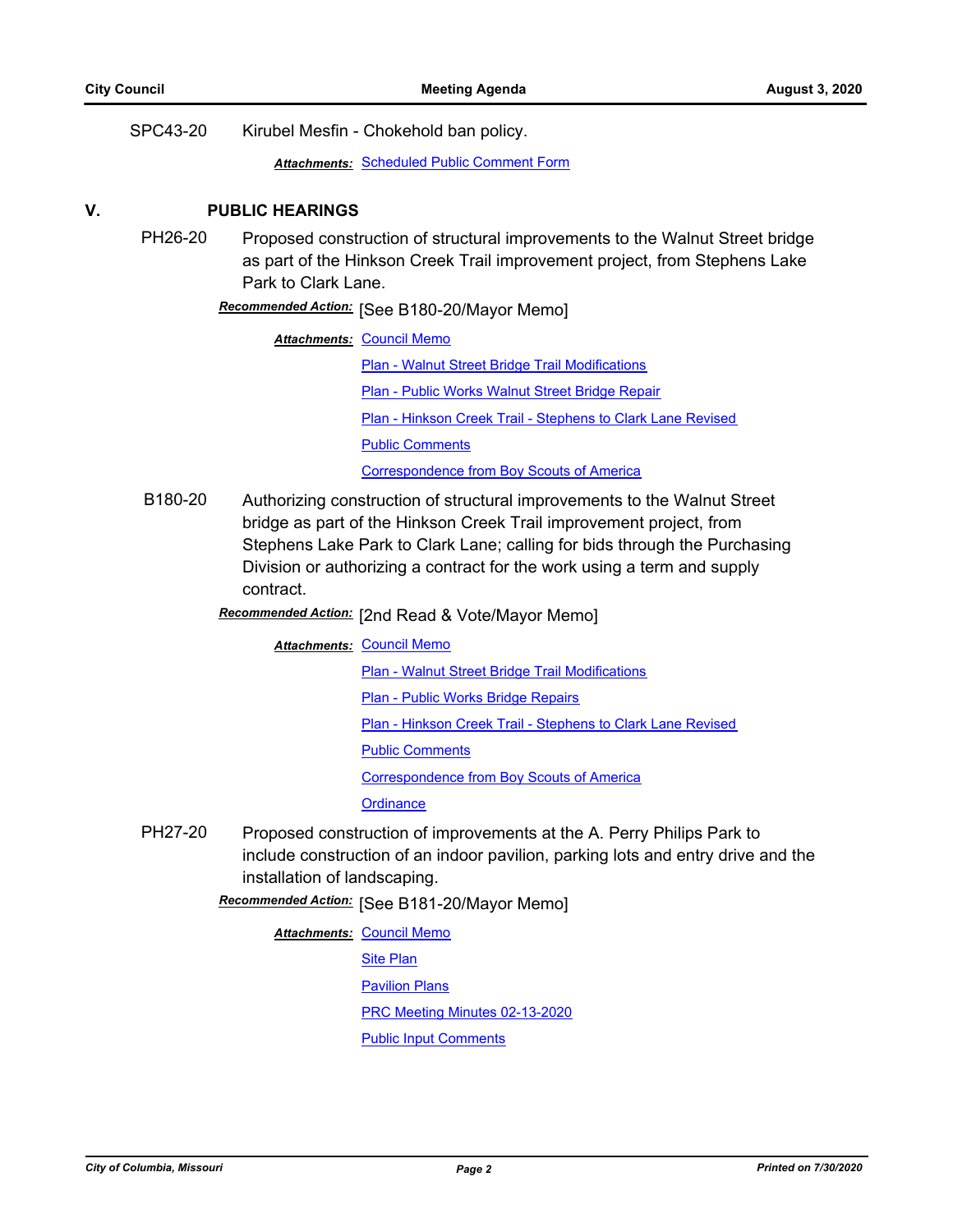B181-20 Authorizing construction of improvements at the A. Perry Philips Park to include construction of an indoor pavilion, parking lots and entry drive and the installation of landscaping; calling for bids through the Purchasing Division for a portion of the project.

**Recommended Action:** [2nd Read & Vote/Mayor Memo]

**Attachments: [Council Memo](http://gocolumbiamo.legistar.com/gateway.aspx?M=F&ID=5477b6cb-0b49-4d96-90f4-d43d6ee5f851.docx)** [Site Plan](http://gocolumbiamo.legistar.com/gateway.aspx?M=F&ID=509d6acf-0810-4b50-8150-41437074c31e.pdf) **[Pavilion Plan](http://gocolumbiamo.legistar.com/gateway.aspx?M=F&ID=9f551aad-1161-4cd2-accd-b1538d4bc9f1.pdf)** [Public Input Comments](http://gocolumbiamo.legistar.com/gateway.aspx?M=F&ID=9c24a127-7b2f-4ead-bd24-a46e1cbeadba.pdf) [PRC Meeting Minutes \(02-13-2020\)](http://gocolumbiamo.legistar.com/gateway.aspx?M=F&ID=8170ee82-13aa-4483-8428-b65c5946e129.pdf) **[Ordinance](http://gocolumbiamo.legistar.com/gateway.aspx?M=F&ID=925705bc-6ebd-4e56-9d6d-01c262b51e71.doc)** 

PH28-20 Proposed replacement and rehabilitation of a portion of storm drain pipe on Aldeah Avenue, south of Ash Street.

[Need Motion/Mayor Memo] *Recommended Action:*

**Attachments: [Council Memo](http://gocolumbiamo.legistar.com/gateway.aspx?M=F&ID=2ec5b05e-ec67-4aac-a28d-dced0df08ecb.docx)** 

[Location Map](http://gocolumbiamo.legistar.com/gateway.aspx?M=F&ID=9cd9ce4a-53fb-48a8-bc08-5fcf6a544d99.pdf)

[Contact Log](http://gocolumbiamo.legistar.com/gateway.aspx?M=F&ID=349960db-16d0-45ec-a3f8-9a91442b401c.pdf)

# **VI. OLD BUSINESS**

## **VII. CONSENT AGENDA**

B169-20 Amending Chapter 12 of the City Code to establish employee nondiscrimination policy requirements for city contracts and contractors.

**Recommended Action:** [2nd Read & Vote/Mayor Memo]

**Attachments: [Council Memo](http://gocolumbiamo.legistar.com/gateway.aspx?M=F&ID=201b683a-f207-4f6f-b6e7-098cddce3903.docx)**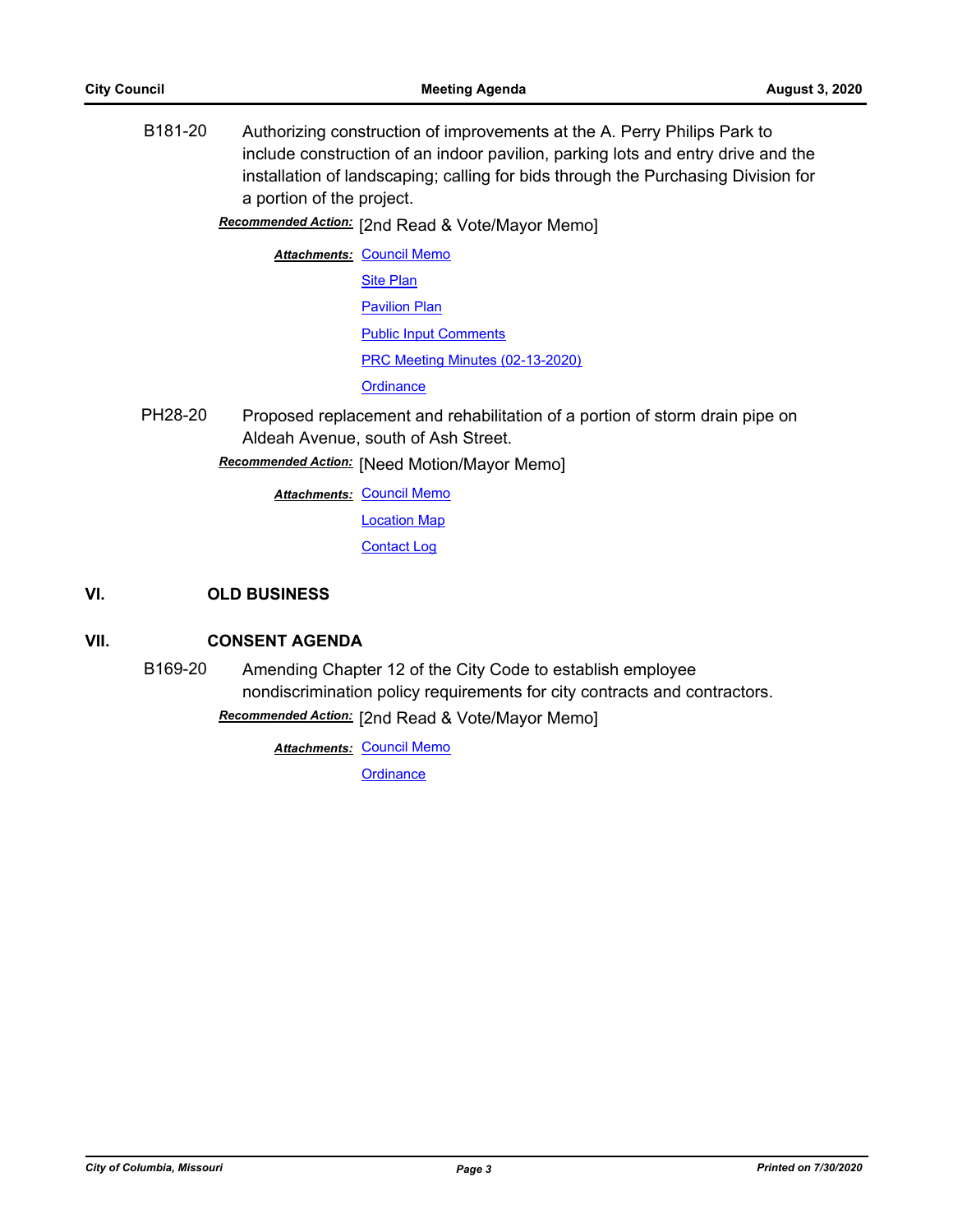B170-20 Approving a major amendment to the Preliminary Plat and PD Plan for "On the Ninth" located on the east side of Old Hawthorne Drive West and approximately 1,300 feet north of Route WW; approving a revised statement of intent (Case No. 121-2020).

Recommended Action: [2nd Read & Vote/Mayor Memo]

#### **Attachments: [Council Memo](http://gocolumbiamo.legistar.com/gateway.aspx?M=F&ID=ec572fb8-cfb1-4948-bdb2-a58397f2a980.docx)**

**[Staff Report to Planning and Zoning Commission](http://gocolumbiamo.legistar.com/gateway.aspx?M=F&ID=56143f67-4e0b-43ec-a769-036820ede2d5.docx)** [Locator Maps](http://gocolumbiamo.legistar.com/gateway.aspx?M=F&ID=596ffe41-3a6a-4be3-9a05-5c804897cbf5.pdf) [Attach to PZC Report-Prev Approved On the Ninth PD Develop Plan \(2020\)](http://gocolumbiamo.legistar.com/gateway.aspx?M=F&ID=34a8d655-e9c7-4efd-9190-cfe27f6fe63d.pdf) [Attach to PZC Report-Prev Approved Statement of Intent](http://gocolumbiamo.legistar.com/gateway.aspx?M=F&ID=4c406f7b-977a-4fa3-bea8-d3a1ada76a74.pdf) [Excerpts from Minutes](http://gocolumbiamo.legistar.com/gateway.aspx?M=F&ID=a04c9452-6d3c-4c91-b06a-0bd684d1b3a6.docx) [On the Ninth PD Development Plan](http://gocolumbiamo.legistar.com/gateway.aspx?M=F&ID=60b6e7ba-1b95-42c0-9f7c-dffacaa724e3.pdf) **[Ordinance](http://gocolumbiamo.legistar.com/gateway.aspx?M=F&ID=f6be5e0e-539a-4731-8118-176e97c9b5b1.doc)** [Exhibit A to Ordinance](http://gocolumbiamo.legistar.com/gateway.aspx?M=F&ID=e570dd3f-09a7-466b-bc20-92e8438cb417.pdf)

B171-20 Rezoning property located on the south side of Oakland Gravel Road and east of Teresa Drive (6114 N. Oakland Gravel Road) from District R-1 (One-family Dwelling) to District A (Agriculture) (Case No. 116-2020).

**Recommended Action:** [2nd Read & Vote/Mayor Memo]

**Attachments: [Council Memo](http://gocolumbiamo.legistar.com/gateway.aspx?M=F&ID=8384485a-b6f1-49f2-b381-466f3184050c.docx)** [Staff Report to Planning and Zoning Commission](http://gocolumbiamo.legistar.com/gateway.aspx?M=F&ID=cd6deb5a-a685-4b32-b27e-e4d815e62302.docx) [Locator Maps](http://gocolumbiamo.legistar.com/gateway.aspx?M=F&ID=e16e04f5-dee1-46eb-a8fe-409330b141b7.pdf) [Excerpts from Minutes](http://gocolumbiamo.legistar.com/gateway.aspx?M=F&ID=7f4c3b5f-3553-419e-b7ff-cf3035646d2b.docx) **[Ordinance](http://gocolumbiamo.legistar.com/gateway.aspx?M=F&ID=18544ca4-dff1-483c-8f34-1ec0ad02c6b3.doc)** 

B172-20 Approving the Final Plat of "Discovery Park Subdivision Plat 5" located west of the intersection of Nocona Parkway and Endeavor Avenue; authorizing a performance contract (Case No. 47-2020).

Recommended Action: [2nd Read & Vote/Mayor Memo]

**Attachments: [Council Memo](http://gocolumbiamo.legistar.com/gateway.aspx?M=F&ID=71f70249-8d4d-4317-81cf-9a3e20385517.docx)** 

[Locator Maps](http://gocolumbiamo.legistar.com/gateway.aspx?M=F&ID=d9b69f1d-11c6-45a3-8feb-e9521a213a87.pdf)

[Prev Approved Development Plan-Discovery Park Subdivision Plat 5 Lot 501](http://gocolumbiamo.legistar.com/gateway.aspx?M=F&ID=f3e22815-faac-42e4-93a6-0230462c1d6e.pdf)

[Prev Approved Preliminary Plat-Discovery Park Subdivision Revision #3](http://gocolumbiamo.legistar.com/gateway.aspx?M=F&ID=45c63a12-15a3-4b25-a06c-fdf6bfb523dc.pdf)

[Final Plat](http://gocolumbiamo.legistar.com/gateway.aspx?M=F&ID=73952b24-36ea-4b34-8ae2-696856047eb4.pdf)

**[Ordinance](http://gocolumbiamo.legistar.com/gateway.aspx?M=F&ID=cd9340ea-2979-4e9d-8e71-d83ed3f111fb.doc)**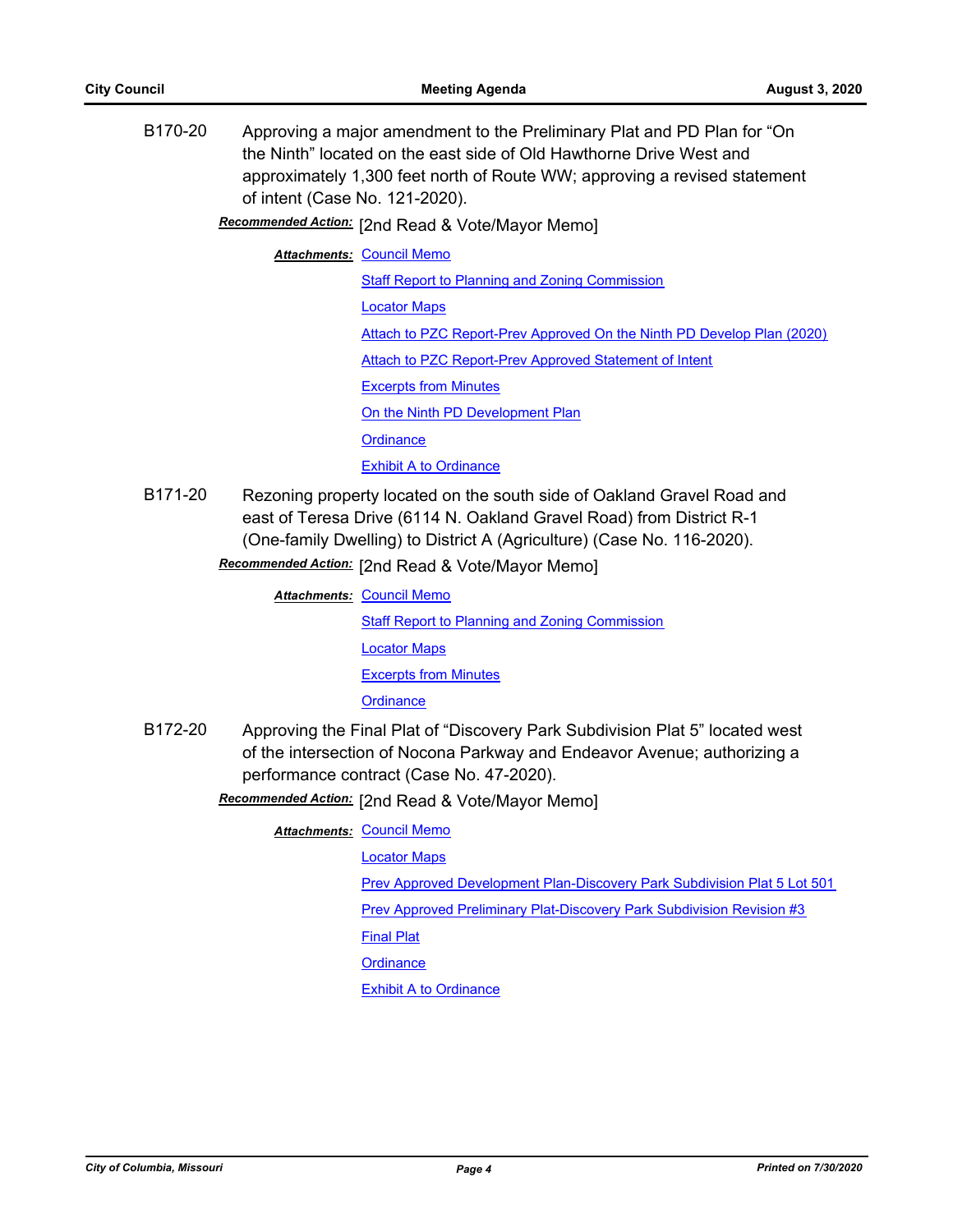B173-20 Approving the Final Plat of "Discovery Park Subdivision Plat 4-A" located northwest of the intersection of Nocona Parkway and Briarmont Avenue (Case No. 89-2020).

Recommended Action: [2nd Read & Vote/Mayor Memo]

**Attachments: [Council Memo](http://gocolumbiamo.legistar.com/gateway.aspx?M=F&ID=422df1df-6638-4676-a2c1-174309ddb4ac.docx)** 

[Locator Maps](http://gocolumbiamo.legistar.com/gateway.aspx?M=F&ID=7b6d6d3c-9079-4501-b882-cccce64cf69b.pdf)

[Discovery Park Subdivision Plat 4 PD Plan \(Revision #2\)](http://gocolumbiamo.legistar.com/gateway.aspx?M=F&ID=6f9a4f27-be6c-4077-a658-a6242b11c959.pdf)

[Final Plat](http://gocolumbiamo.legistar.com/gateway.aspx?M=F&ID=093eca53-71ee-42ce-a691-ccd0ac7f71c0.pdf)

**[Ordinance](http://gocolumbiamo.legistar.com/gateway.aspx?M=F&ID=952e08ff-c539-45f6-9ee3-6bf84bed835b.doc)** 

B174-20 Vacating drainage and utility easements located within Discovery Park Plat 4 and Discovery Park Plat 5 located on the west side of Nocona Parkway and approximately 1,500 feet south of Ponderosa Street (Case No. 88-2020).

Recommended Action: [2nd Read & Vote/Mayor Memo]

**Attachments: [Council Memo](http://gocolumbiamo.legistar.com/gateway.aspx?M=F&ID=6096151a-eeb7-401c-ac0c-d549232e792e.docx)** 

[Locator Maps](http://gocolumbiamo.legistar.com/gateway.aspx?M=F&ID=600f3509-89df-4f2e-acac-ad014bebbd95.pdf)

[Vacation Graphic](http://gocolumbiamo.legistar.com/gateway.aspx?M=F&ID=680796ca-56aa-4cac-a2dd-d763c1361833.pdf)

**[Ordinance](http://gocolumbiamo.legistar.com/gateway.aspx?M=F&ID=b678c0f8-3821-4949-83ca-0e8782c374fe.doc)** 

B175-20 Approving the Final Plat of "Garth's Addition, Plat No. 1A" located on the south side of Ash Street and west of West Boulevard North (906 W. Ash Street); authorizing a performance contract (Case No. 222-2019).

Recommended Action: [2nd Read & Vote/Mayor Memo]

**Attachments: [Council Memo](http://gocolumbiamo.legistar.com/gateway.aspx?M=F&ID=444f47fd-241d-4f48-a9be-830e9512c4a7.docx)** 

[Locator Maps](http://gocolumbiamo.legistar.com/gateway.aspx?M=F&ID=7cb2e5e0-50a1-4e4e-b38e-f44181550e37.pdf)

[Final Plat](http://gocolumbiamo.legistar.com/gateway.aspx?M=F&ID=e25c1332-fc75-4c9e-abb5-7dfc00d20210.pdf)

**[Ordinance](http://gocolumbiamo.legistar.com/gateway.aspx?M=F&ID=0e6c8a66-254d-4323-9f7c-9ffc1931f041.doc)** 

[Exhibit A to Ordinance](http://gocolumbiamo.legistar.com/gateway.aspx?M=F&ID=14d2450d-e322-4863-87da-0d401208e09a.pdf)

B176-20 Authorizing construction of a sidewalk along the north side of St. Charles Road between Demaret Drive and Battle Avenue; calling for bids through the Purchasing Division.

Recommended Action: [2nd Read & Vote/Mayor Memo]

**Attachments: [Council Memo](http://gocolumbiamo.legistar.com/gateway.aspx?M=F&ID=c3916b8a-8adb-4e7f-b605-a017b6bf2682.docx)** 

[Location Diagram](http://gocolumbiamo.legistar.com/gateway.aspx?M=F&ID=02fbb094-8549-44c0-bceb-5643e4bb5947.pdf)

[St. Charles Road Sidewalk Preliminary Plans](http://gocolumbiamo.legistar.com/gateway.aspx?M=F&ID=d768527d-4c1b-4b02-8b53-c7c1b315aef2.pdf)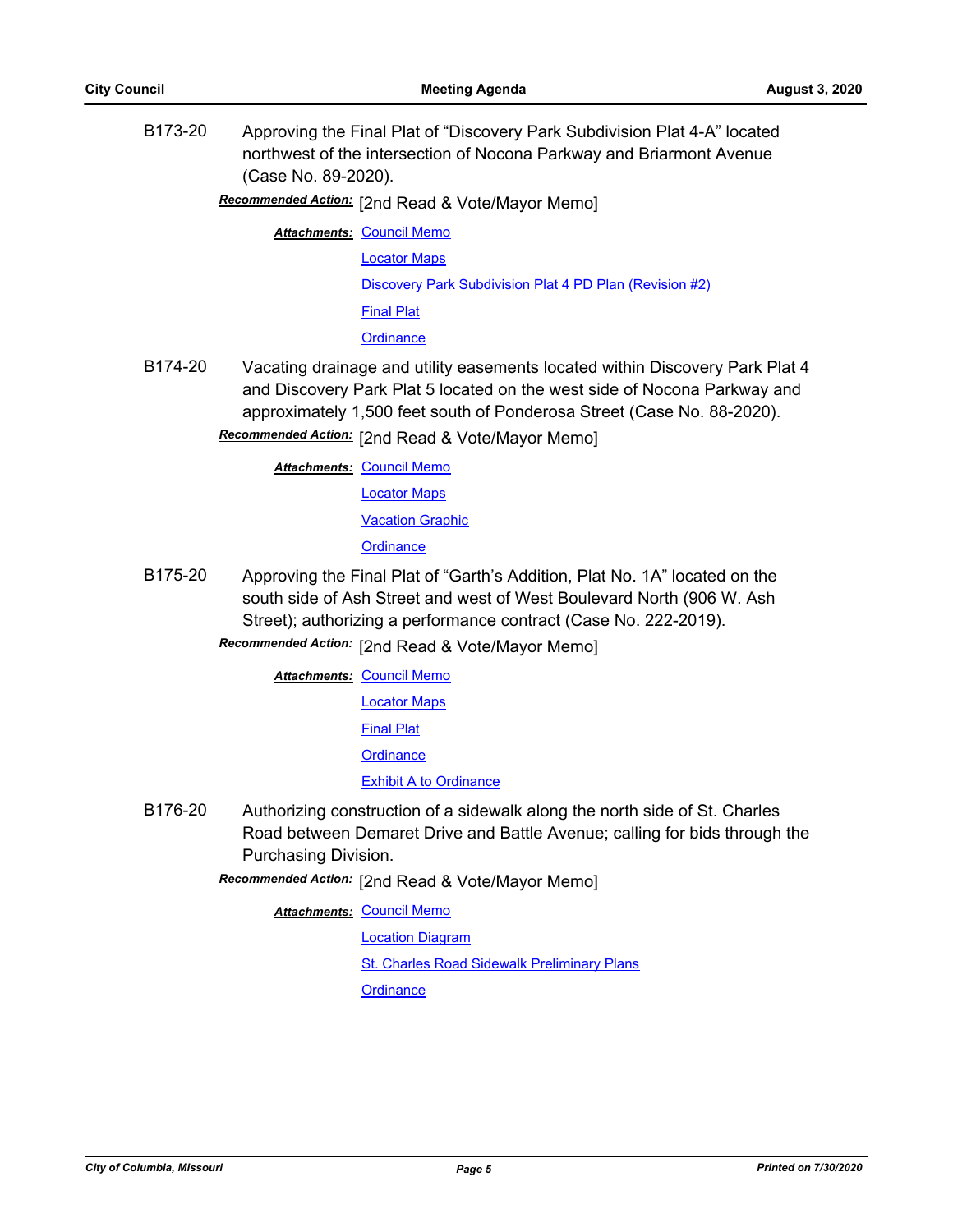B177-20 Authorizing construction of a single-lane roundabout with splitter islands and sidewalk at the intersections of Sinclair Road, Route K and Old Plank Road; calling for bids through the Purchasing Division.

Recommended Action: [2nd Read & Vote/Mayor Memo]

**Attachments: [Council Memo](http://gocolumbiamo.legistar.com/gateway.aspx?M=F&ID=e32c4447-c7ce-443a-bdf4-7d9441869d07.docx)** 

[Location Diagram](http://gocolumbiamo.legistar.com/gateway.aspx?M=F&ID=497e1732-d5d3-42cd-b944-fd1c9573015e.pdf)

[Sinclair, Route K, Old Plank Preliminary Plans](http://gocolumbiamo.legistar.com/gateway.aspx?M=F&ID=757ccf89-62d5-40f0-a220-ef1b0f12fff1.pdf)

**[Ordinance](http://gocolumbiamo.legistar.com/gateway.aspx?M=F&ID=dcff034e-957b-41ed-8172-84f64c4b71f1.doc)** 

B178-20 Authorizing the acquisition of an easement for construction of a single-lane roundabout with splitter islands and sidewalk at the intersections of Sinclair Road, Route K and Old Plank Road.

**Recommended Action:** [2nd Read & Vote/Mayor Memo]

**Attachments: [Council Memo](http://gocolumbiamo.legistar.com/gateway.aspx?M=F&ID=1b3e8324-d59e-4d4d-a377-fdffe4cc44f0.docx)** 

[Location Diagram](http://gocolumbiamo.legistar.com/gateway.aspx?M=F&ID=c5fdea5d-68a3-40da-b64e-d209382e0f6e.pdf)

[Sinclair, Route K, Old Plank Detour and Right-of-Way Plans](http://gocolumbiamo.legistar.com/gateway.aspx?M=F&ID=76ffaf11-dafa-462a-9ce8-ea9cc81e71dd.pdf)

**[Ordinance](http://gocolumbiamo.legistar.com/gateway.aspx?M=F&ID=1e19f520-a189-4bf6-831d-953ff90093bb.doc)** 

B179-20 Authorizing the City Manager to execute a grant of easement for water utility purposes to Consolidated Public Water Supply District No. 1 of Boone County, Missouri for the relocation of a water line at the intersection of Sinclair Road, Route K and Old Plank Road to facilitate the construction of a roundabout.

Recommended Action: [2nd Read & Vote/Mayor Memo]

**Attachments: [Council Memo](http://gocolumbiamo.legistar.com/gateway.aspx?M=F&ID=a4681b60-de93-4f8a-92df-b41290b0d884.docx)** [Location Diagram](http://gocolumbiamo.legistar.com/gateway.aspx?M=F&ID=7787b260-368a-4fb2-800d-6be6fe88adba.pdf) **[Ordinance](http://gocolumbiamo.legistar.com/gateway.aspx?M=F&ID=d6f32365-8e71-493c-b32b-ee57d4f5da29.doc)** [Exhibit A to Ordinance](http://gocolumbiamo.legistar.com/gateway.aspx?M=F&ID=684895af-2d06-46d5-85e5-ee6e84e6b2d0.pdf)

B182-20 Authorizing an agreement for the donation of real estate with THD-REB Properties, LLC for property located on the west side of Dumas Drive in The Vineyards, Plat No. 7 Subdivision to be used for open space and park purposes.

**Recommended Action:** [2nd Read & Vote/Mayor Memo]

**Attachments: [Council Memo](http://gocolumbiamo.legistar.com/gateway.aspx?M=F&ID=5d79c8b7-f14c-47d4-99d8-d71c8a072c5d.docx)** 

**[Maps](http://gocolumbiamo.legistar.com/gateway.aspx?M=F&ID=9e6468de-16c7-4598-a132-8fb2002195b5.pdf)** 

**[Ordinance](http://gocolumbiamo.legistar.com/gateway.aspx?M=F&ID=2f93fc6b-2e0f-4ddc-86d5-b4fc2b9b84ee.doc)**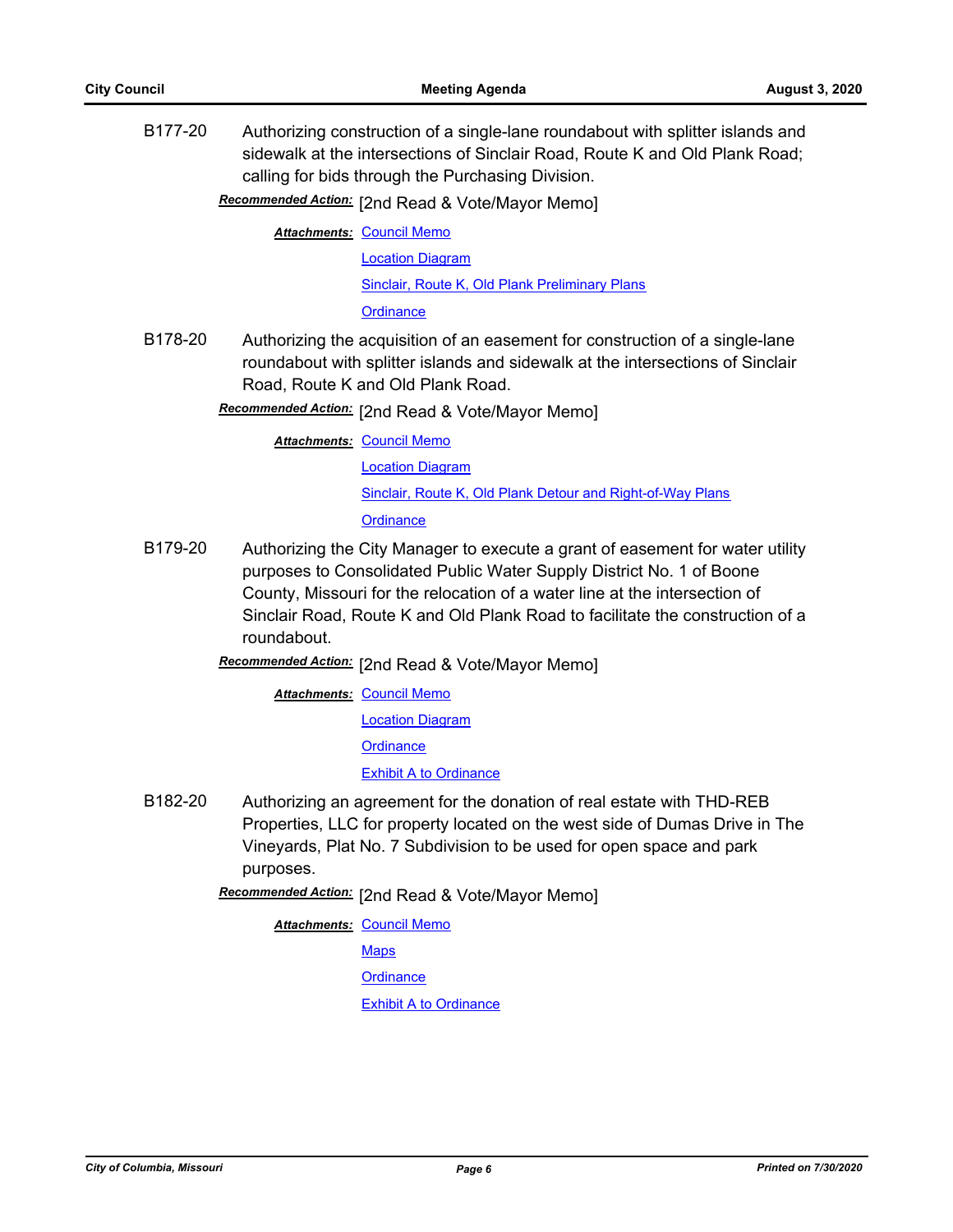B183-20 Authorizing an amendment to the agreement with Columbia Center for Urban Agriculture, Inc. for the development and operation of an agriculture park at Clary-Shy Community Park to allow the installation of a temporary office on the west side of the park property.

Recommended Action: [2nd Read & Vote/Mayor Memo]

**Attachments: [Council Memo](http://gocolumbiamo.legistar.com/gateway.aspx?M=F&ID=3c0802e0-382a-48ce-9f6d-03e371313ec9.docx)** 

**[Ordinance](http://gocolumbiamo.legistar.com/gateway.aspx?M=F&ID=b394be47-e142-4772-bcef-d2c8497431b3.doc)** 

[Exhibit A to Ordinance](http://gocolumbiamo.legistar.com/gateway.aspx?M=F&ID=924e7ba9-df85-470d-8d3c-936fb62953c8.pdf)

B184-20 Authorizing an agreement for professional engineering services with HDR Engineering, Inc. for the McBaine Water Treatment Plant Upgrades - Phase 1 project.

Recommended Action: [2nd Read & Vote/Mayor Memo]

**Attachments: [Council Memo](http://gocolumbiamo.legistar.com/gateway.aspx?M=F&ID=01b41364-8cb3-44d9-9661-c0ce7456fec2.docx)** 

**[Ordinance](http://gocolumbiamo.legistar.com/gateway.aspx?M=F&ID=1174bffd-eafd-4b9f-bc79-7e00c470a7b8.doc)** 

**[Attachment A to Ordinance](http://gocolumbiamo.legistar.com/gateway.aspx?M=F&ID=e0c186fe-0679-4473-981d-e47924d67e09.pdf)** 

- B185-20 Authorizing an agreement with Christian Fellowship Church of Columbia, MO, Inc. for payment of differential costs for construction of a water main serving Chapel Hill Meadows - Plat 2.
	- Recommended Action: [2nd Read & Vote/Mayor Memo]

**Attachments: [Council Memo](http://gocolumbiamo.legistar.com/gateway.aspx?M=F&ID=3e9ddf6b-ccdc-4221-b3e5-16292dcef57e.docx)** 

**[Diagram](http://gocolumbiamo.legistar.com/gateway.aspx?M=F&ID=a62ff8c8-1e09-44eb-bf92-b3d70d195382.pdf)** 

**[Ordinance](http://gocolumbiamo.legistar.com/gateway.aspx?M=F&ID=3093203a-a4b7-48aa-9886-b509484a6514.doc)** 

## [Exhibit A to Ordinance](http://gocolumbiamo.legistar.com/gateway.aspx?M=F&ID=7863a2d1-494a-440c-a2f5-821b9dcfd4e0.pdf)

B186-20 Accepting conveyances for utility purposes.

**Recommended Action:** [2nd Read & Vote/Mayor Memo]

**Attachments: [Council Memo](http://gocolumbiamo.legistar.com/gateway.aspx?M=F&ID=57429051-0026-4bfa-a29f-20fcec367144.docx)** 

**[Ordinance](http://gocolumbiamo.legistar.com/gateway.aspx?M=F&ID=cfe2d257-fe72-40dd-b75a-8e343c8257b6.doc)** 

B187-20 Accepting conveyances for sewer and drainage and utility purposes; accepting Stormwater Management/BMP Facilities Covenants.

Recommended Action: [2nd Read & Vote/Mayor Memo]

**Attachments: [Council Memo](http://gocolumbiamo.legistar.com/gateway.aspx?M=F&ID=527bc5d9-2389-48da-96dd-2b9779e14188.docx)** 

**[Ordinance](http://gocolumbiamo.legistar.com/gateway.aspx?M=F&ID=468d311f-6c3c-4011-871a-537c5aa459a9.doc)** 

B188-20 Authorizing a program services contract with the Missouri Department of Health and Senior Services for the Show Me Healthy Women program.

Recommended Action: [2nd Read & Vote/Mayor Memo]

**Attachments: [Council Memo](http://gocolumbiamo.legistar.com/gateway.aspx?M=F&ID=20f9ed32-e16d-4fee-8911-b45d70c759c7.docx)** 

**[Ordinance](http://gocolumbiamo.legistar.com/gateway.aspx?M=F&ID=7e82a1c8-582f-476f-9ead-36e7193f22f9.doc)**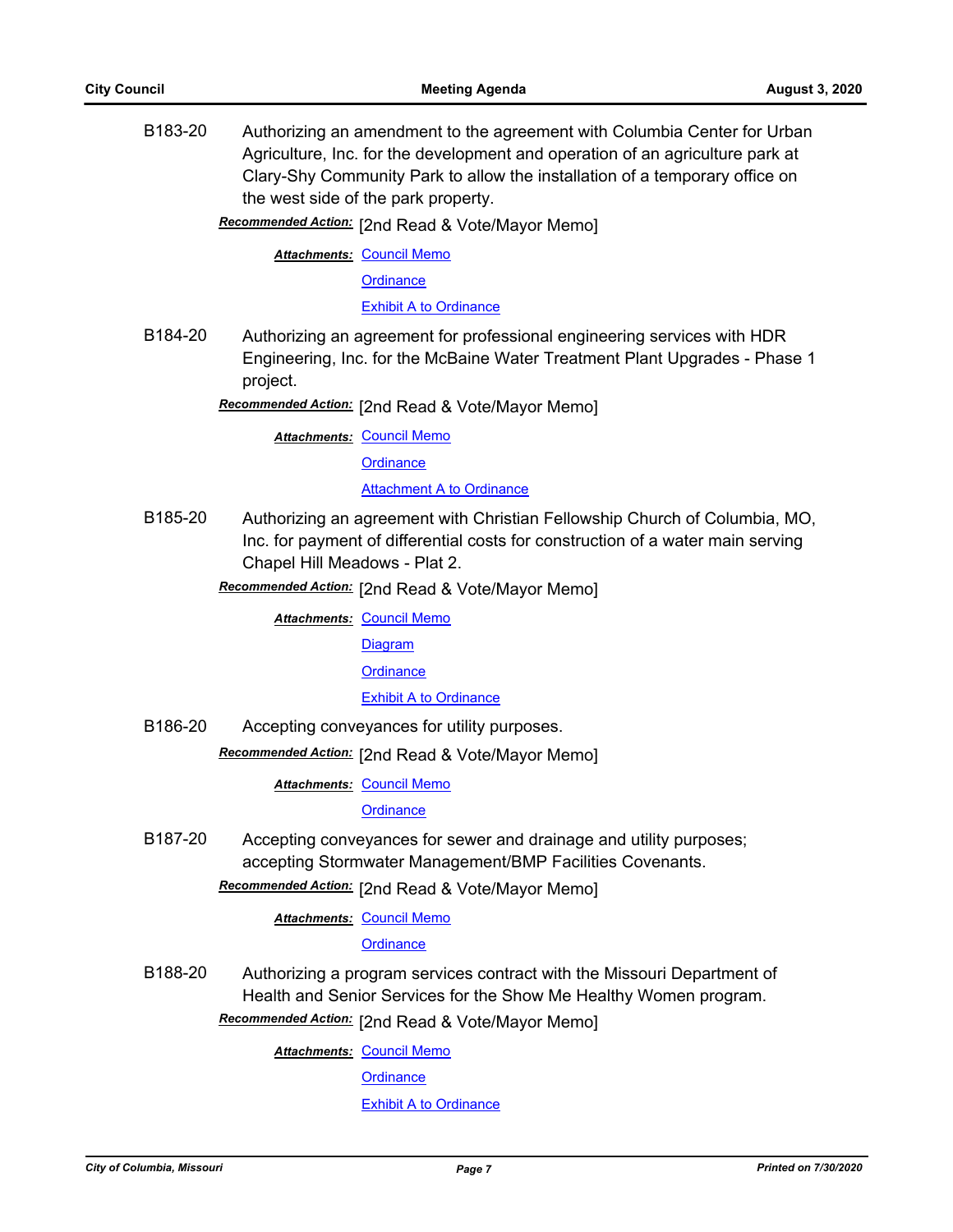B189-20 Amending the FY 2020 Annual Budget by appropriating funds from the sale of a 2003 Sutphen SP95 ladder truck for the purchase of fire apparatus equipment.

Recommended Action: [2nd Read & Vote/Mayor Memo]

**Attachments: [Council Memo](http://gocolumbiamo.legistar.com/gateway.aspx?M=F&ID=b446e0c8-266f-4bae-92da-f1fcbd11203b.docx)** 

**[Ordinance](http://gocolumbiamo.legistar.com/gateway.aspx?M=F&ID=d61f2414-9df5-43bc-b6ff-b6416d249d05.doc)** 

B190-20 Authorizing a non-federal reimbursable agreement with the Department of Transportation - Federal Aviation Administration for Navigational Aid (NAVAID) relocation and replacement, and flight inspection support for the Runway 2-20 extension project at the Columbia Regional Airport.

Recommended Action: [2nd Read & Vote/Mayor Memo]

**Attachments: [Council Memo](http://gocolumbiamo.legistar.com/gateway.aspx?M=F&ID=aa9778f0-42be-4102-b13a-3955b8b96b2e.docx)** 

**[Ordinance](http://gocolumbiamo.legistar.com/gateway.aspx?M=F&ID=9b5f6f31-91d7-487f-b22f-cef636bd6261.doc)** 

**[Exhibit A to Ordinance](http://gocolumbiamo.legistar.com/gateway.aspx?M=F&ID=246886fc-89db-498a-b643-83202c62a0ac.pdf)** 

B191-20 Authorizing an airport aid agreement with the Missouri Highways and Transportation Commission relating to the reconstruction of Taxiway C2 and the apron expansion project at the Columbia Regional Airport; amending the FY 2020 Annual Budget by appropriating funds.

Recommended Action: [2nd Read & Vote/Mayor Memo]

**Attachments: [Council Memo](http://gocolumbiamo.legistar.com/gateway.aspx?M=F&ID=a5639b0f-392a-4267-9681-7313a5ced5e4.docx) [Ordinance](http://gocolumbiamo.legistar.com/gateway.aspx?M=F&ID=c93620a1-f831-4e32-826e-5f4d9e9036d6.doc)** [Exhibit A to Ordinance](http://gocolumbiamo.legistar.com/gateway.aspx?M=F&ID=98d44ce7-963b-4b18-bc06-07726ba52e91.pdf)

B192-20 Authorizing acceptance of a small community air service development program grant from the U.S. Department of Transportation to recruit, initiate and support new daily air service to the Charlotte-Douglas International Airport; amending the FY 2020 Annual Budget by appropriating funds.

Recommended Action: [2nd Read & Vote/Mayor Memo]

**Attachments: [Council Memo](http://gocolumbiamo.legistar.com/gateway.aspx?M=F&ID=53255019-ddb5-41ba-b1b6-2e2ac920a970.docx)** 

**[Ordinance](http://gocolumbiamo.legistar.com/gateway.aspx?M=F&ID=f9fd870a-361a-414d-9329-659d8bbdef55.doc)** 

[Attachment A to Ordinance](http://gocolumbiamo.legistar.com/gateway.aspx?M=F&ID=095bbd92-4389-43ec-9f37-48b12a73cfb7.pdf)

B193-20 Amending the FY 2020 Annual Budget by appropriating tourism development funds for the Gans Creek Cross Country Course improvement project.

Recommended Action: [2nd Read & Vote/Mayor Memo]

**Attachments: [Council Memo](http://gocolumbiamo.legistar.com/gateway.aspx?M=F&ID=fd175d52-5e73-469e-b038-3db77f8865bd.docx)** 

[ADF Application - Gans Creek Cross Country - July 2020](http://gocolumbiamo.legistar.com/gateway.aspx?M=F&ID=d0cb2626-3f93-4c06-a538-f426317849dc.pdf)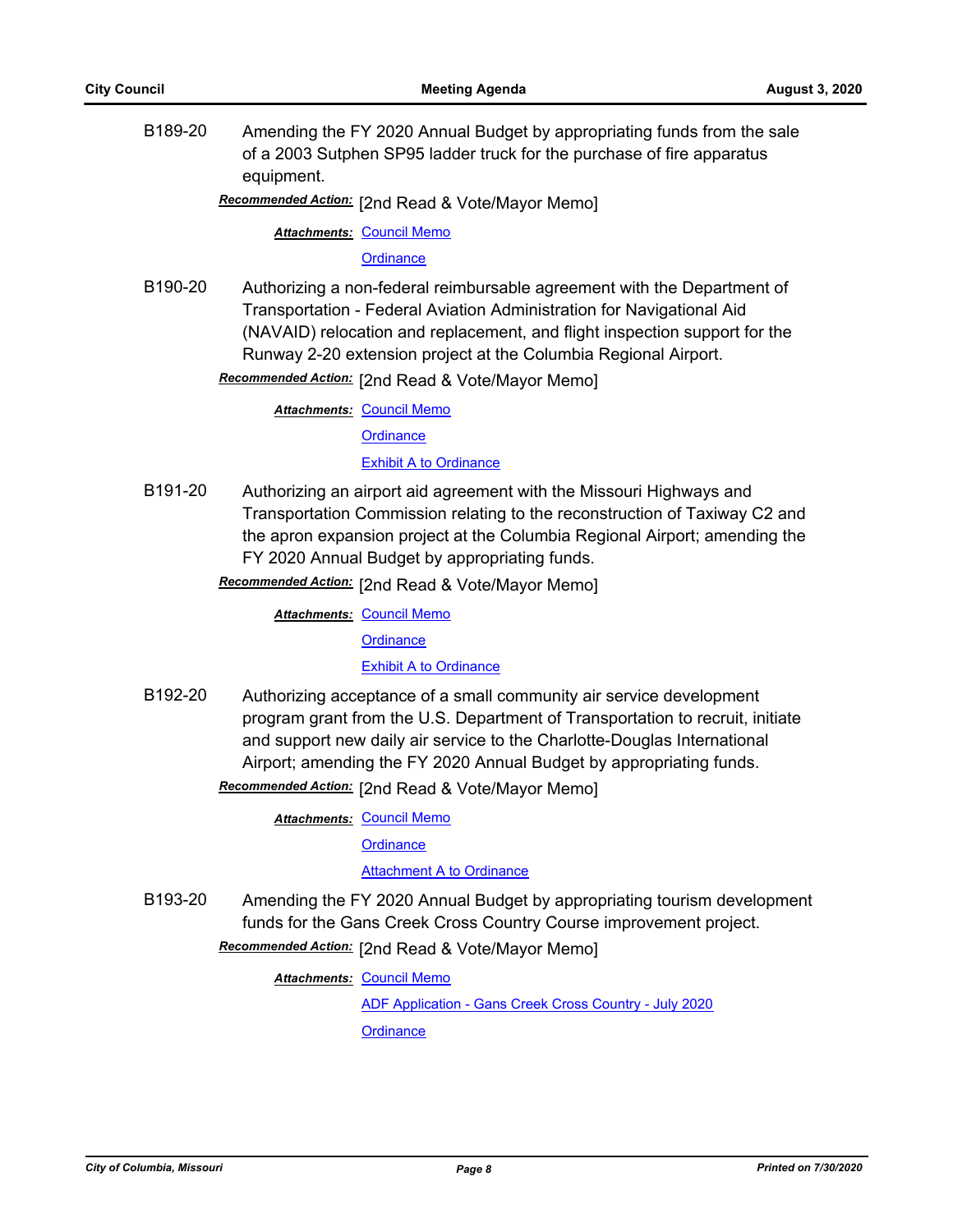| R92-20 | Columbia.                                                                                                                                                      | Setting a public hearing: setting property tax rates for 2020 for the City of                                                                     |  |  |
|--------|----------------------------------------------------------------------------------------------------------------------------------------------------------------|---------------------------------------------------------------------------------------------------------------------------------------------------|--|--|
|        |                                                                                                                                                                | Recommended Action: [Read & Vote/Mayor Memo]                                                                                                      |  |  |
|        |                                                                                                                                                                | <b>Attachments: Council Memo</b>                                                                                                                  |  |  |
|        |                                                                                                                                                                | <b>State Auditor Pro-Forma Tax Rate Calculations</b>                                                                                              |  |  |
|        |                                                                                                                                                                | <b>Resolution</b>                                                                                                                                 |  |  |
| R93-20 |                                                                                                                                                                | Setting a public hearing: FY 2021 Annual Budget for the City of Columbia.                                                                         |  |  |
|        |                                                                                                                                                                | Recommended Action: [Read & Vote/Mayor Memo]                                                                                                      |  |  |
|        |                                                                                                                                                                | <b>Attachments: Council Memo</b>                                                                                                                  |  |  |
|        |                                                                                                                                                                | <b>Resolution</b>                                                                                                                                 |  |  |
| R94-20 | opportunities.                                                                                                                                                 | Authorizing a partnership agreement with Columbia College to provide City<br>employees with certain benefits associated with advanced educational |  |  |
|        |                                                                                                                                                                | Recommended Action: [Read & Vote/Mayor Memo]                                                                                                      |  |  |
|        |                                                                                                                                                                | <b>Attachments: Council Memo</b>                                                                                                                  |  |  |
|        |                                                                                                                                                                | Resolution                                                                                                                                        |  |  |
|        |                                                                                                                                                                | <b>Exhibit A to Resolution</b>                                                                                                                    |  |  |
| R95-20 | Authorizing an artist's commission agreement with Roy F. Fox for Traffic<br>Signal Cabinet Art to be located at the corner of Eighth Street and Ash<br>Street. |                                                                                                                                                   |  |  |
|        |                                                                                                                                                                | Recommended Action: [Read & Vote/Mayor Memo]                                                                                                      |  |  |
|        |                                                                                                                                                                | <b>Attachments: Council Memo</b>                                                                                                                  |  |  |
|        |                                                                                                                                                                | Resolution                                                                                                                                        |  |  |
|        |                                                                                                                                                                | <b>Attachment A to Resolution</b>                                                                                                                 |  |  |
| R96-20 | Authorizing various Adopt a Spot agreements.                                                                                                                   |                                                                                                                                                   |  |  |
|        |                                                                                                                                                                | Recommended Action: [Read & Vote/Mayor Memo]                                                                                                      |  |  |
|        |                                                                                                                                                                | <b>Attachments: Council Memo</b>                                                                                                                  |  |  |
|        |                                                                                                                                                                | <b>Adopt A Spot Agreements</b>                                                                                                                    |  |  |
|        |                                                                                                                                                                | Resolution                                                                                                                                        |  |  |
| R97-20 | Consenting to the issuance of a state license for the sale of intoxicating liquor<br>to Sagua La Grande Cuban Café, LLC located at 114 S. Ninth Street.        |                                                                                                                                                   |  |  |
|        |                                                                                                                                                                | Recommended Action: [Read & Vote/Mayor Memo]                                                                                                      |  |  |
|        |                                                                                                                                                                | <b>Attachments: Council Memo</b>                                                                                                                  |  |  |
|        |                                                                                                                                                                | Resolution                                                                                                                                        |  |  |
|        |                                                                                                                                                                |                                                                                                                                                   |  |  |
|        |                                                                                                                                                                |                                                                                                                                                   |  |  |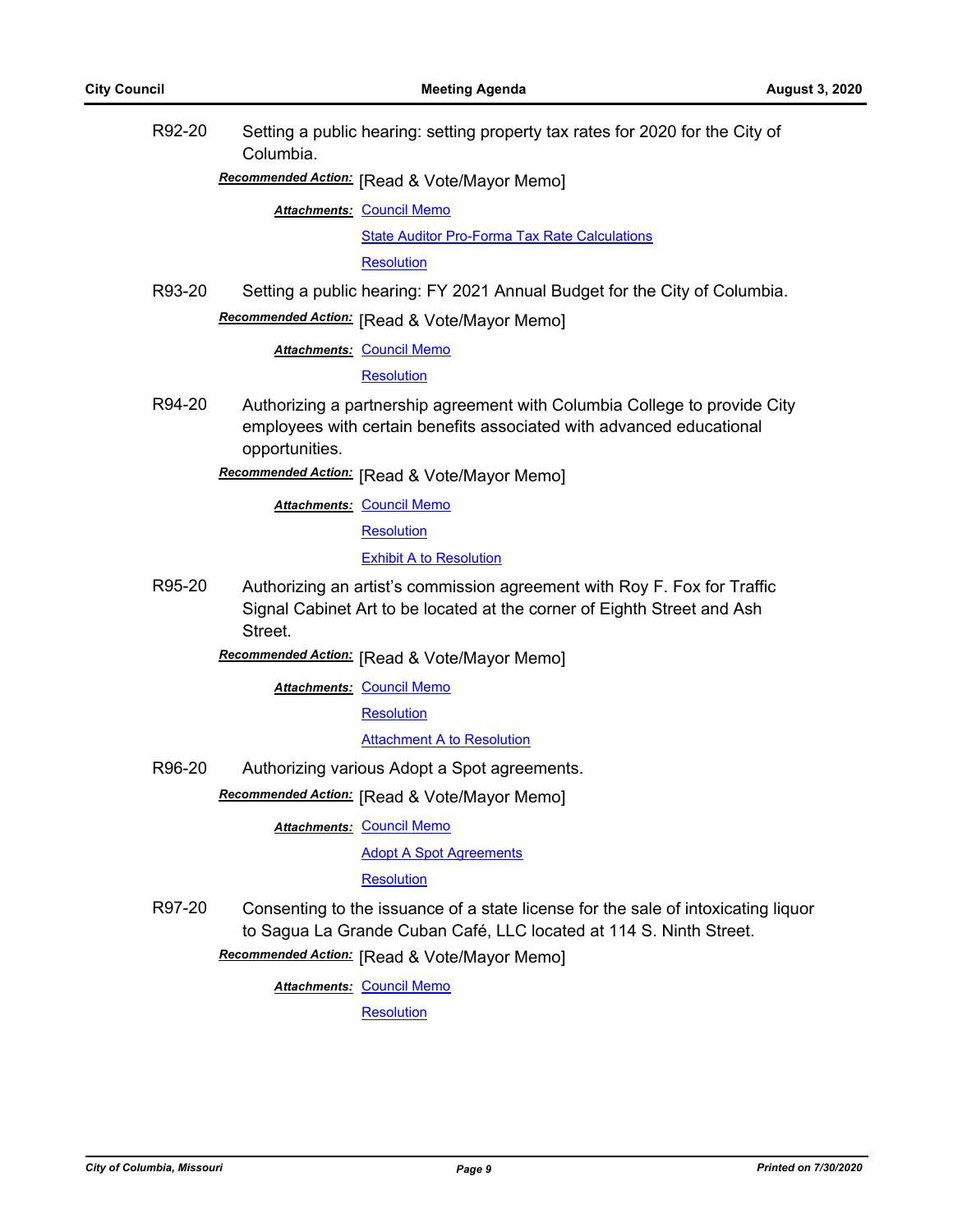### **VIII. NEW BUSINESS**

R98-20 Authorizing the public sale of Special Obligation Refunding Bonds, Series 2020B.

**Recommended Action:** [Read & Vote/Mayor Memo]

**Attachments: [Council Memo](http://gocolumbiamo.legistar.com/gateway.aspx?M=F&ID=aeac3421-cd0a-4ffd-af70-faaad7a9a193.docx)** 

**[Resolution](http://gocolumbiamo.legistar.com/gateway.aspx?M=F&ID=2bf64ecf-f261-4330-b7d1-a885e66e72f5.doc)** 

[Exhibit A to Resolution](http://gocolumbiamo.legistar.com/gateway.aspx?M=F&ID=d01497de-eadb-4c44-bc87-b464199d7a4d.pdf)

[Exhibit B to Resolution](http://gocolumbiamo.legistar.com/gateway.aspx?M=F&ID=35254d45-d391-46ff-80a2-56a8d56a7632.pdf)

## **IX. INTRODUCTION AND FIRST READING**

B194-20 Calling a special election on November 3, 2020 to consider an ordinance authorizing the use of automated residential refuse and recycling collection, including the use of residential roll carts.

**Recommended Action:** [Intro & 1st Read/Mayor Memo]

**Attachments: [Council Memo](http://gocolumbiamo.legistar.com/gateway.aspx?M=F&ID=afdbd20d-45c3-4afc-8bf9-d9274360408d.docx)** 

**[Ordinance](http://gocolumbiamo.legistar.com/gateway.aspx?M=F&ID=7f4d6ca3-2b3a-486b-afdd-e36658ab6920.doc)** 

**[Exhibit A to Ordinance](http://gocolumbiamo.legistar.com/gateway.aspx?M=F&ID=5848fd8d-3b4f-4356-b7a4-74c8542de111.doc)** 

B195-20 Authorizing the issuance of Special Obligation Refunding Bonds, Series 2020B.

Recommended Action: [Intro & 1st Read/Mayor Memo]

**Attachments: [Council Memo](http://gocolumbiamo.legistar.com/gateway.aspx?M=F&ID=26433b1c-6424-4919-9d98-3c0bfb1036e8.docx)** 

**[Ordinance](http://gocolumbiamo.legistar.com/gateway.aspx?M=F&ID=b43e255d-87f3-485d-88e2-abdfa113a633.doc)** 

**[Exhibit A to Ordinance](http://gocolumbiamo.legistar.com/gateway.aspx?M=F&ID=c6e4a2ac-8845-4fb3-9945-1d670683c37b.pdf)** 

**[Exhibit B to Ordinance](http://gocolumbiamo.legistar.com/gateway.aspx?M=F&ID=32a70407-3112-473a-b09f-1bc47d7b835b.pdf)** 

**[Exhibit C to Ordinance](http://gocolumbiamo.legistar.com/gateway.aspx?M=F&ID=875456d7-03ee-4f7e-8bb6-5b6b7bb1e3d1.pdf)** 

B196-20**\*** Approving the Final Plat of "McKee Place, Plat No. 1" located on the northwest corner of the intersection of Clark Lane and McKee Street; authorizing a performance contract (Case No. 112-2020).

**Recommended Action:** [Intro & 1st Read/Mayor Memo]

**Attachments: [Council Memo](http://gocolumbiamo.legistar.com/gateway.aspx?M=F&ID=a83ed433-9fe6-4650-8d72-c38203c9b651.docx)** 

**[Staff Report to the Planning and Zoning Commission](http://gocolumbiamo.legistar.com/gateway.aspx?M=F&ID=02170fb3-380f-4dd3-a55a-973e772a9496.docx)** 

[Locator Maps](http://gocolumbiamo.legistar.com/gateway.aspx?M=F&ID=f8b49de5-f7a1-40bd-9c01-6bd3072444f1.pdf)

[Final Plat](http://gocolumbiamo.legistar.com/gateway.aspx?M=F&ID=def63ed7-18c7-4f36-bfd5-133bc2e2dfa9.pdf)

[Excerpts from Minutes](http://gocolumbiamo.legistar.com/gateway.aspx?M=F&ID=b8888977-5932-457d-aaec-b79f13cef91b.docx)

**[Ordinance](http://gocolumbiamo.legistar.com/gateway.aspx?M=F&ID=66aa76f6-2318-44fd-ba76-e6322e2ca88e.doc)**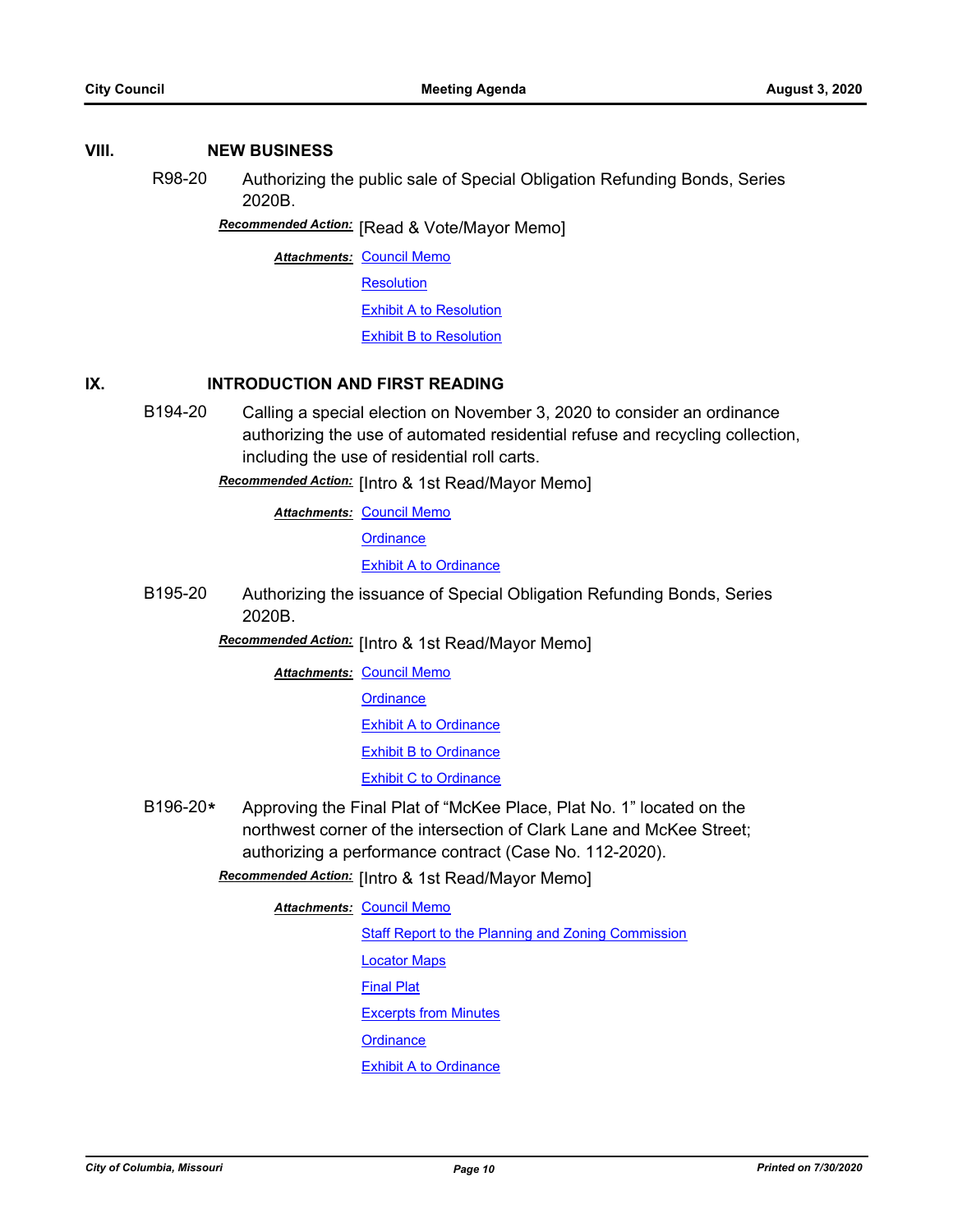B197-20**\*** Approving the Final Plat of "Boone Prairie Village, Plat No. 1" located on the east side of Brown Station Road and south of U.S. Highway 63; authorizing a performance contract (Case No. 110-2020).

**Recommended Action:** [Intro & 1st Read/Mayor Memo]

**Attachments: [Council Memo](http://gocolumbiamo.legistar.com/gateway.aspx?M=F&ID=6b9c2e5f-fe5a-4e99-ae60-4f74870507a5.docx)** [Locator Maps](http://gocolumbiamo.legistar.com/gateway.aspx?M=F&ID=4010280e-3da5-481f-8595-6f1a83a35a0b.pdf) [Final Plat](http://gocolumbiamo.legistar.com/gateway.aspx?M=F&ID=e2da86e0-55c7-4a58-9ec6-de077ac94c11.pdf) [2019 Preliminary Plat](http://gocolumbiamo.legistar.com/gateway.aspx?M=F&ID=ac75fdc2-eda5-4e8b-8043-67ddcbb45ad9.pdf) **[Ordinance](http://gocolumbiamo.legistar.com/gateway.aspx?M=F&ID=5cb971ef-694a-414e-9cbd-4acdbba24fc4.doc)** [Exhibit A to Ordinance](http://gocolumbiamo.legistar.com/gateway.aspx?M=F&ID=b8af09cb-a76c-400b-a877-5eea04f4d4a8.pdf)

B198-20**\*** Vacating a utility easement located on the north side of Switzler Street and approximately 100 feet west of Providence Road (201 Switzler Street) (Case No. 134-2020).

# **Recommended Action:** [Intro & 1st Read/Mayor Memo]

**Attachments: [Council Memo](http://gocolumbiamo.legistar.com/gateway.aspx?M=F&ID=f106296a-5162-4059-b210-5df1c765a3f5.docx)** 

[Locator Maps](http://gocolumbiamo.legistar.com/gateway.aspx?M=F&ID=f128a0b4-3c68-4a2f-ae0d-db036fb589b4.pdf)

[Vacation Graphic](http://gocolumbiamo.legistar.com/gateway.aspx?M=F&ID=32e0d84d-b58e-4bd6-a5c4-cfe5a4c0bcb5.pdf)

**[Ordinance](http://gocolumbiamo.legistar.com/gateway.aspx?M=F&ID=cca5e137-e7c5-41d9-88b0-453b6210d660.doc)** 

- B199-20**\*** Amending the FY 2020 Annual Budget by appropriating architectural salvage sale revenue funds to the New Century Fund to be used for investment purposes and as a future revolving loan fund for private historic preservation activities.
	- Recommended Action: [Intro & 1st Read/Mayor Memo]

**Attachments: [Council Memo](http://gocolumbiamo.legistar.com/gateway.aspx?M=F&ID=2a255a49-3c35-433f-aa51-0a5a680114c4.docx)** 

[August 7, 2018 HPC Meeting Minutes Excerpt](http://gocolumbiamo.legistar.com/gateway.aspx?M=F&ID=0f60a68b-b25a-49b9-ae0d-0e8a6ad6042e.pdf)

**[Ordinance](http://gocolumbiamo.legistar.com/gateway.aspx?M=F&ID=16840c08-d79b-423e-b16f-1e9d101ce9d5.doc)** 

B200-20**\*** Authorizing an agreement for the transfer of real estate and homeownership assistance neighborhood development funding with Columbia Community Land Trust, Inc. for the Cullimore Cottages project located on the west side of Eighth Street and north of Fairview Avenue.

Recommended Action: [Intro & 1st Read/Mayor Memo]

**Attachments: [Council Memo](http://gocolumbiamo.legistar.com/gateway.aspx?M=F&ID=87888213-288e-4a85-8da8-1ca17493d7f8.docx)** 

**[Ordinance](http://gocolumbiamo.legistar.com/gateway.aspx?M=F&ID=56880672-2e55-4219-b5a4-3539f2d33a7e.doc)** 

**[Attachment A to Ordinance](http://gocolumbiamo.legistar.com/gateway.aspx?M=F&ID=310b827a-b4eb-4a19-8a6a-2def97a90495.pdf)**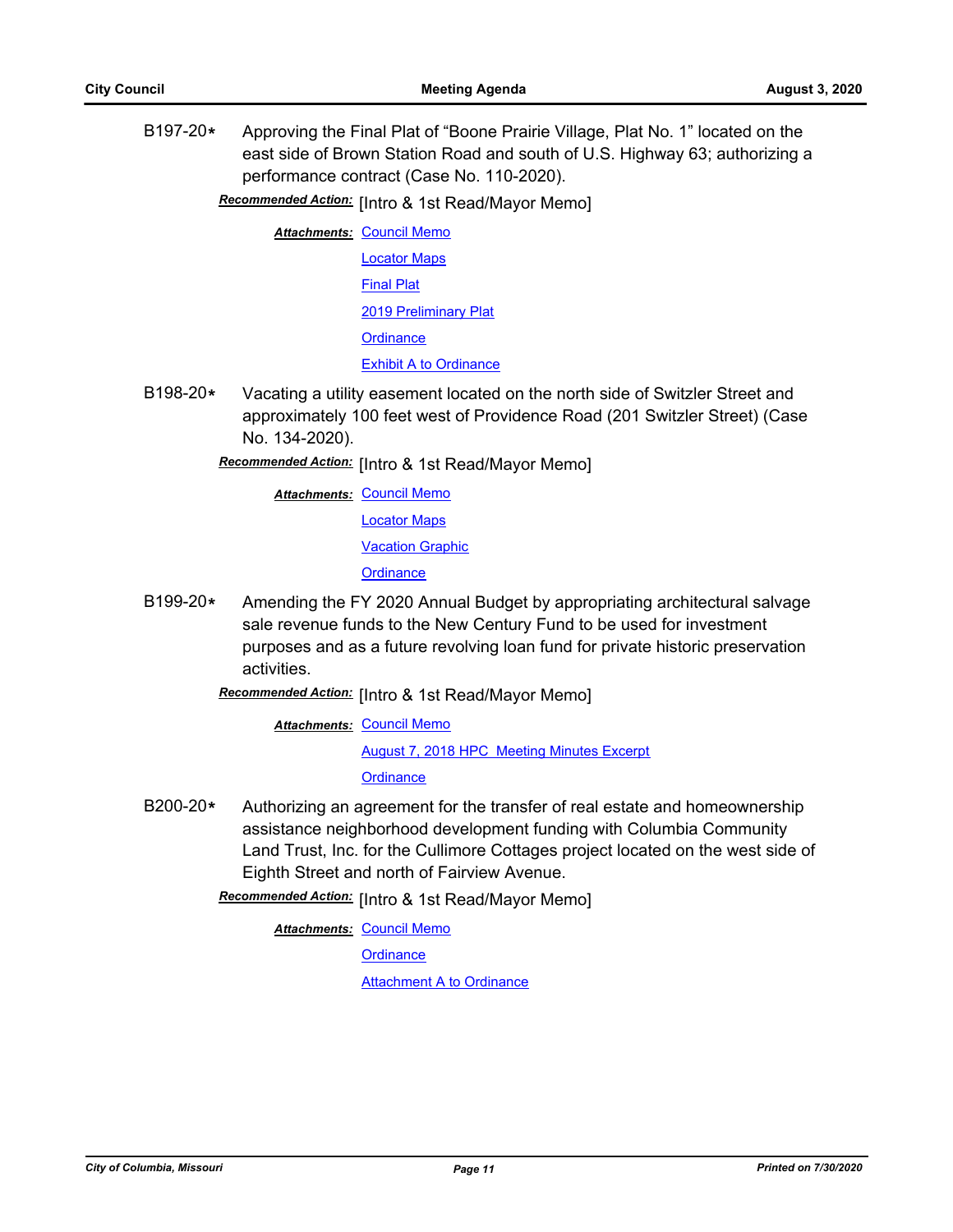B201-20**\*** Authorizing an intergovernmental cooperation agreement with The Curators of the University of Missouri for integrated shuttle bus service on campus.

Recommended Action: [Intro & 1st Read/Mayor Memo]

**Attachments: [Council Memo](http://gocolumbiamo.legistar.com/gateway.aspx?M=F&ID=7610d3b2-3d46-4dff-b031-1f9c5f4c1e4e.docx)** 

**[Ordinance](http://gocolumbiamo.legistar.com/gateway.aspx?M=F&ID=d75426d7-8d94-482e-b03f-071b0d59a085.doc)** 

[Exhibit A to Ordinance](http://gocolumbiamo.legistar.com/gateway.aspx?M=F&ID=1b895211-054e-4183-83d4-c14c157d3274.pdf)

B202-20**\*** Authorizing a refund agreement with The Curators of the University of Missouri due to the partial suspension of the integrated shuttle bus service (Tiger Line) on campus related to the COVID-19 pandemic.

Recommended Action: [Intro & 1st Read/Mayor Memo]

**Attachments: [Council Memo](http://gocolumbiamo.legistar.com/gateway.aspx?M=F&ID=9a20e537-ffc1-4a65-900e-a1069f34892a.docx)** 

**Attachments: [Council Memo](http://gocolumbiamo.legistar.com/gateway.aspx?M=F&ID=b3113d2b-a49b-4123-9ed6-c682b6901728.docx)** 

**[Ordinance](http://gocolumbiamo.legistar.com/gateway.aspx?M=F&ID=f37582e5-ad1f-45e7-ba8f-9f38cd0d034a.doc)** 

[Attachment A to Ordinance](http://gocolumbiamo.legistar.com/gateway.aspx?M=F&ID=90200964-85db-407e-a76c-f30b6c68f01a.pdf)

B203-20**\*** Authorizing a joint funding agreement with the U.S. Geological Survey, United States Department of the Interior for operation and maintenance of a streamgage on Hinkson Creek to provide historical stream flow data and flood stage information.

Recommended Action: [Intro & 1st Read/Mayor Memo]

[Communication from USGS](http://gocolumbiamo.legistar.com/gateway.aspx?M=F&ID=ae9804fa-12ea-491f-8637-29fdad3e1afb.pdf) **[Ordinance](http://gocolumbiamo.legistar.com/gateway.aspx?M=F&ID=9233bff5-7704-4738-bd49-16cb264b2b9e.doc)** [Exhibit A to Ordinance](http://gocolumbiamo.legistar.com/gateway.aspx?M=F&ID=a95f5d77-1220-42ae-a1ff-3c697b9610ab.pdf)

B204-20**\*** Authorizing an agreement for CARES (Coronavirus Aid, Relief and Economic Security Act) funding with Boone County, Missouri to hire temporary staff in the Department of Public Health and Human Services to assist with disease investigations, contact tracing, communicable disease investigation, data entry and analysis, and community health education; amending the FY 2020 Annual Budget by appropriating funds.

Recommended Action: [Intro & 1st Read/Mayor Memo]

**Attachments: [Council Memo](http://gocolumbiamo.legistar.com/gateway.aspx?M=F&ID=bca31dab-1ccd-41ca-bc2a-845c3550c524.docx)** 

**[Ordinance](http://gocolumbiamo.legistar.com/gateway.aspx?M=F&ID=d71d1a1e-a2ec-49dd-b968-1c47618fe6c9.doc)** 

[Exhibit A to Ordinance](http://gocolumbiamo.legistar.com/gateway.aspx?M=F&ID=8cf73c08-0154-4bee-bbbb-2aec8b2e584e.pdf)

B205-20**\*** Amending the FY 2020 Annual Budget by appropriating park sales tax funds and donated funds for various Parks and Recreation Department projects.

Recommended Action: [Intro & 1st Read/Mayor Memo]

**Attachments: [Council Memo](http://gocolumbiamo.legistar.com/gateway.aspx?M=F&ID=7becd043-8735-4715-8797-03147240f1a7.docx)**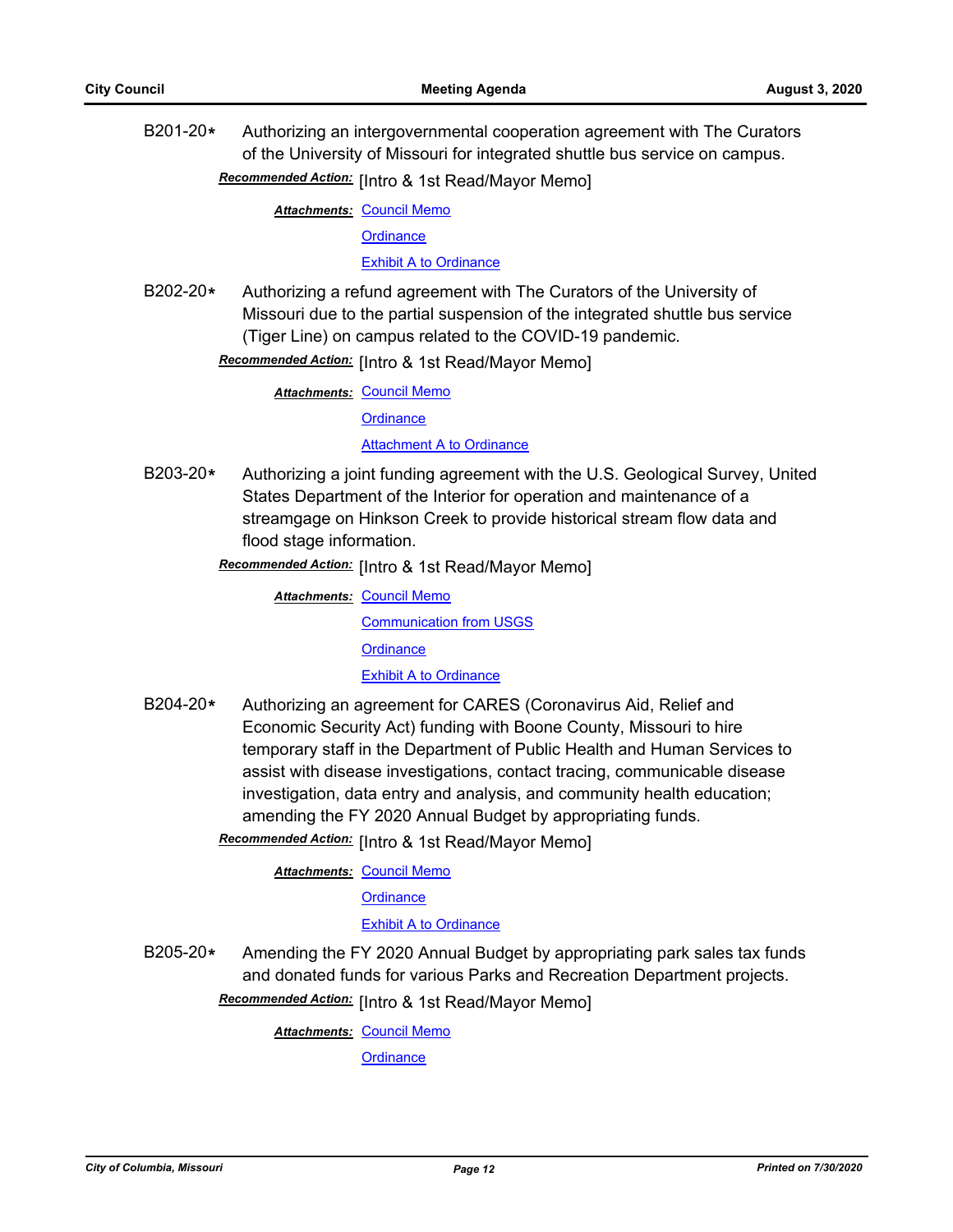B206-20**\*** Authorizing a program services contract with the Missouri Department of Health and Senior Services for public health emergency preparedness services.

Recommended Action: [Intro & 1st Read/Mayor Memo]

**Attachments: [Council Memo](http://gocolumbiamo.legistar.com/gateway.aspx?M=F&ID=5c6f0600-b3d7-4da3-953d-b0a0505fffbf.docx)** 

**[Ordinance](http://gocolumbiamo.legistar.com/gateway.aspx?M=F&ID=4155a9f5-a81a-4597-9b0c-2f25f491a8f3.doc)** 

[Exhibit A to Ordinance](http://gocolumbiamo.legistar.com/gateway.aspx?M=F&ID=6da355f6-3aef-429f-b53d-3b4d905b43c6.pdf)

B207-20**\*** Amending Chapter 2 of the City Code relating to conflicts of interest and financial disclosure procedures.

**Recommended Action:** [Intro & 1st Read/Mayor Memo]

**Attachments: [Council Memo](http://gocolumbiamo.legistar.com/gateway.aspx?M=F&ID=b0bd67de-7ae3-4ac8-88c1-5a693ed08672.docx)** 

**[Ordinance](http://gocolumbiamo.legistar.com/gateway.aspx?M=F&ID=abda83a8-33b6-45a4-9fb3-e2755c716c5d.doc)** 

B208-20**\*** Authorizing a subrecipient monitoring agreement with Boone County, Missouri relating to acceptance of the FY 2019 Justice Assistance Grant (JAG) Program Award to purchase equipment for the Police Department; amending the FY 2020 Annual Budget by appropriating funds.

**Recommended Action:** [Intro & 1st Read/Mayor Memo]

**Attachments: [Council Memo](http://gocolumbiamo.legistar.com/gateway.aspx?M=F&ID=6e9105b3-0746-4f53-b2da-fcb1f2e8ce47.docx)** 

**[Ordinance](http://gocolumbiamo.legistar.com/gateway.aspx?M=F&ID=c6b447cd-add9-49b7-9745-38bf50cef3fe.doc)** 

[Exhibit A to Ordinance](http://gocolumbiamo.legistar.com/gateway.aspx?M=F&ID=119921a2-6250-41c0-8ebd-75f27820b6a1.pdf)

B209-20 Setting property tax rates for 2020.

Recommended Action: [Intro & 1st Read/Mayor Memo]

**Attachments: [Council Memo](http://gocolumbiamo.legistar.com/gateway.aspx?M=F&ID=16827476-6874-4834-a07d-47d5caf6acf7.docx)** 

[State Auditor Pro-Forma Tax Rate Calculations](http://gocolumbiamo.legistar.com/gateway.aspx?M=F&ID=5c4e799a-5fc9-4493-8bc5-6b0da0eb16b5.pdf)

**[Ordinance](http://gocolumbiamo.legistar.com/gateway.aspx?M=F&ID=b6fb2824-c409-430a-b377-394a685e1f41.doc)** 

B210-20 Adopting the FY 2021 Annual Budget for the City of Columbia.

**Recommended Action:** [Intro & 1st Read/Mayor Memo]

**Attachments: [Council Memo](http://gocolumbiamo.legistar.com/gateway.aspx?M=F&ID=6f868418-05d8-41f0-a419-1da3fc3edd67.docx)** 

**[Ordinance](http://gocolumbiamo.legistar.com/gateway.aspx?M=F&ID=eeac5dac-44be-47f0-8ef2-5a40db850e0e.doc)** 

#### [Exhibit A to Ordinance](http://gocolumbiamo.legistar.com/gateway.aspx?M=F&ID=9be89b31-824f-408b-831d-ddee943a280e.pdf)

B211-20 Amending Chapter 22 of the City Code to eliminate transportation fares in FY 2021 for users of the GoCOMO Public Transit System.

Recommended Action: [Intro & 1st Read/Mayor Memo]

**Attachments: [Council Memo](http://gocolumbiamo.legistar.com/gateway.aspx?M=F&ID=98e92b60-1397-4b7a-a6f6-d6570afa4d80.docx)**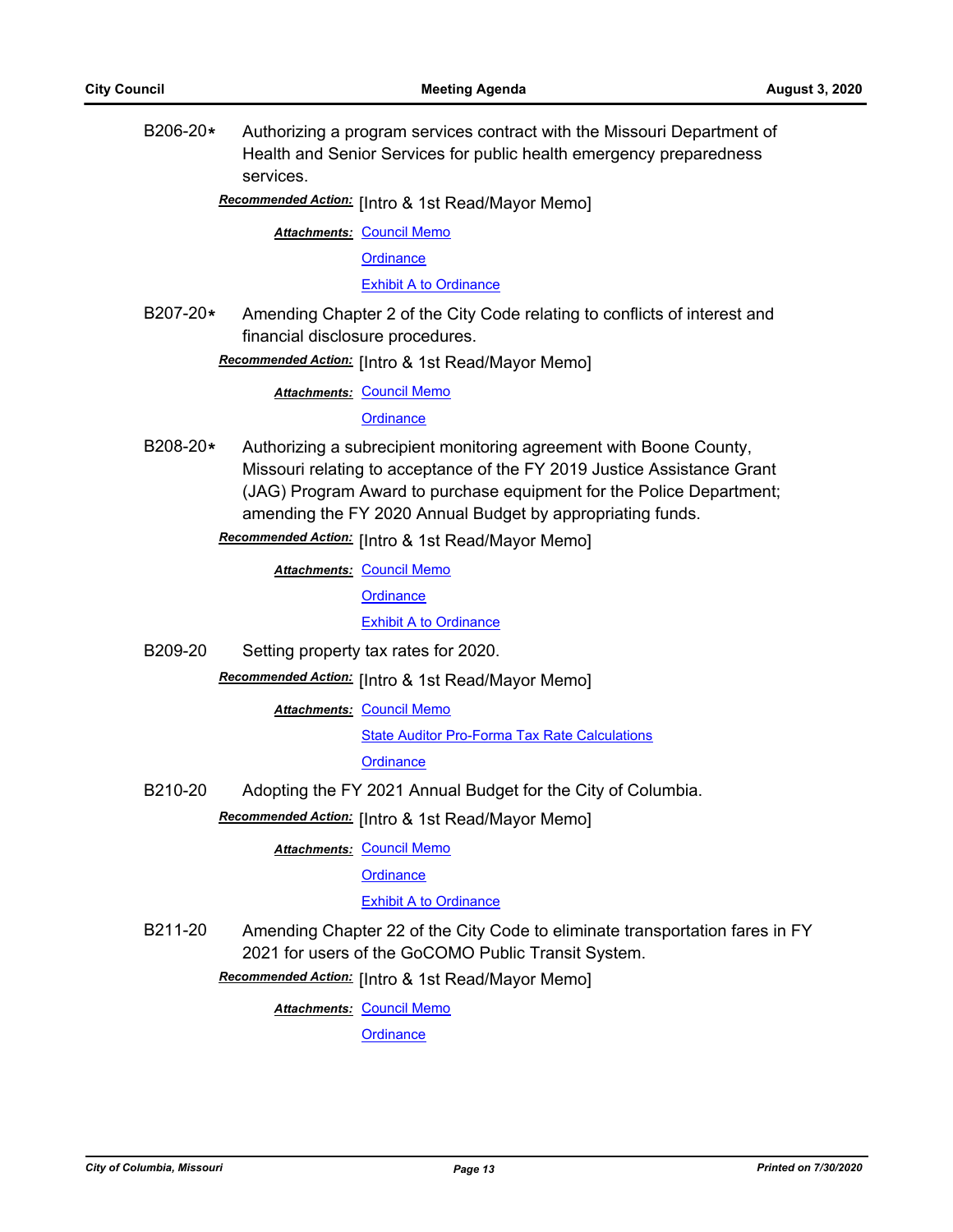B212-20 Amending Chapter 22 of the City Code to eliminate the requirement of the City to provide bags for curbside collection of residential refuse and recycling and to eliminate residential curbside recycling collection.

**Recommended Action:** [Intro & 1st Read/Mayor Memo]

**Attachments: [Council Memo](http://gocolumbiamo.legistar.com/gateway.aspx?M=F&ID=9741ac63-c888-4360-88ca-c84c84b26c4d.docx)** 

**[Ordinance](http://gocolumbiamo.legistar.com/gateway.aspx?M=F&ID=e80553de-ec63-439c-b61e-b7ae21c6400d.doc)** 

**\*Non-zoning related introductory item that may be included on a future agenda as a consent item. Any such item can be removed from the consent agenda and placed under old business or new business at the request of a council member or any other interested person. The request must be made at the beginning of the council meeting at which the council bill or resolution is scheduled to be acted upon.** 

**\*\*Zoning related introductory item that may be included on a future agenda as a consent item. Any such item can be removed from the consent agenda and placed under old business at the request of a council member or any other interested person. The request must be made to the city clerk before noon on the Wednesday before the council meeting at which the council bill is scheduled to be considered for passage.**

**Non-asterisk items are expected to be included in a future agenda as a public hearing or an old business item.**

#### **X. REPORTS**

REP40-20 Boone County CARES Act Funding and Potential Business Assistance Request.

**Recommended Action: [Memo]** 

*Attachments:* [Council Memo](http://gocolumbiamo.legistar.com/gateway.aspx?M=F&ID=e1ba15bb-427a-45c0-9d19-912909d5d4c9.docx)

REP41-20 Update regarding City Representatives to the Board of Equalization.

**Recommended Action:** [Memo]

*Attachments:* [Council Memo](http://gocolumbiamo.legistar.com/gateway.aspx?M=F&ID=f1189e35-110d-41c2-8e32-99b947811e41.docx)

REP42-20 Amendment to the FY 2020 Annual Budget - Intra-Departmental Transfer of Funds.

**Recommended Action:** [Memo]

**Attachments: [Council Memo](http://gocolumbiamo.legistar.com/gateway.aspx?M=F&ID=0fbbaea4-6143-4a00-a8d7-5f2e446f9119.docx)** 

[Non-Capital Transfers](http://gocolumbiamo.legistar.com/gateway.aspx?M=F&ID=82ca133b-23d7-4c55-8a85-93137e9a8b9d.pdf)

## **XI. GENERAL COMMENTS BY PUBLIC, COUNCIL AND STAFF**